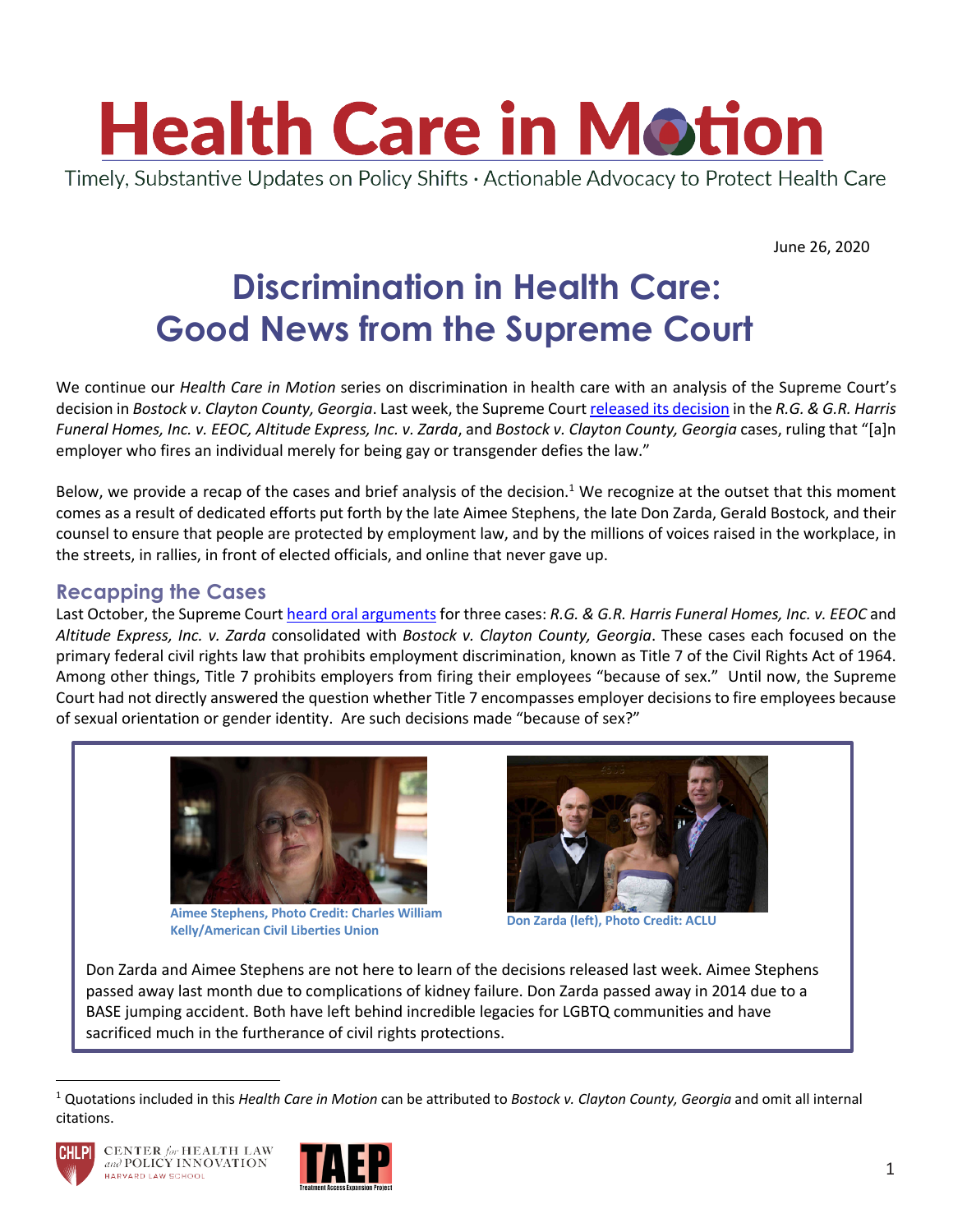In *Altitude Express, Inc. v. Zarda* and *Bostock v. Clayton County, Georgia*, two gay men filed lawsuits for being fired because of their sexual orientation, claiming violation of Title 7. The employees relied on three different arguments to support their claims. First, they argued that when an employer discriminates because of sexual orientation, the employee's sex is the "but-for" cause of the discrimination. That is, when an employer fires a man for being attracted to men, but would not fire a woman for being attracted to men, the sex of the employee is the basis for the employment decision. Therefore, the employer made its decision "because of sex." Second, the employees argued that discrimination because of sexual orientation is sex discrimination because it constitutes "association discrimination" because of sex. When an employer fires a woman for being in a relationship with a woman, but would not fire a woman for being in a relationship with a man, the employer discriminates based on the sex of the person with whom their employee associates. The plaintiffs drew parallels to the race discrimination context, where discrimination against interracial couples is deemed to be race discrimination on the same associational theory. Lastly, the employees argued that sexual orientation discrimination constitutes discrimination because of sex stereotypes, which the court found violated Title 7 in a 1989 case called *Price Waterhouse v. Hopkins*. Plaintiffs argued that an employer who discriminates against a gay man does so because that employee's sexual orientation departs from a sex stereotype about how men ought to behave.

In *R.G. & G.R. Harris Funeral Homes, Inc. v. EEOC*, Aimee Stephens filed a complaint with the U.S. Equal Employment Opportunity Commission (EEOC) that her former employer violated Title 7 when it fired her after learning of her transgender identity. The EEOC agreed and brought a lawsuit against the funeral home for employment discrimination. With the change of administration in 2017 (and the government's shift in views on LGBTQ protections), Aimee Stephens (represented by the ACLU) intervened in the case to ensure her interests were properly characterized. In the case before the Supreme Court, she argued first that discrimination because of transgender status is itself sex discrimination. When an employer fires an employee, who was assigned male at birth for presenting as a woman, but will not fire an employee who was assigned female at birth for presenting as a woman, the employer makes a decision because of sex. Stephens further argued that discrimination against a transgender employee is also discrimination based on a failure to conform to sex stereotypes. Here, Stephens' employer fired her based on sex stereotypes that a person assigned male at birth should continue presenting as a man and should not identify or present as a woman.

In all three cases, the employers argued that their conduct did not violate Title 7 because the statute does not protect against sexual orientation or gender identity discrimination. The employers argued that when Congress passed Title 7 in 1964, the public meaning of "sex" was a binary understanding of sex as assigned at birth, not sexual orientation or gender identity. The employers – backed by many supporters – believed that Title 7 only covered situations where the employment decision was made against a man for being a man or against a woman for being a woman. Nothing else, in their view, was within the meaning of Title7's language prohibiting decisions made "because of sex."



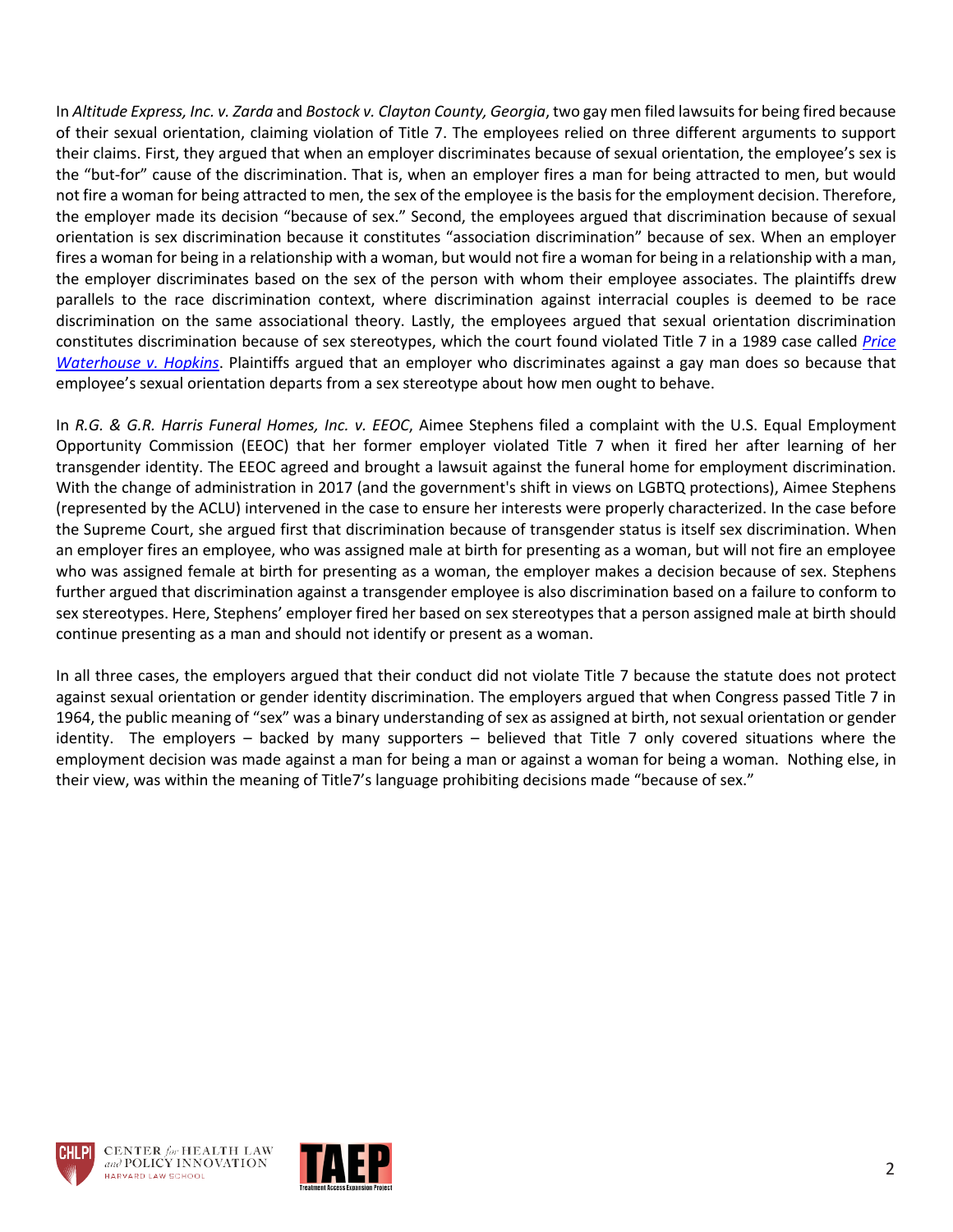#### **Amicus Briefs**

The employee plaintiffs in both cases received support from a wide range of stakeholders in the form of amicus briefs. In addition to LGBTQ organizations, briefs were filed by labor unions, medical associations, gender justice organizations, business groups, and several state governments. Here is a sample of how health advocates contributed to the amicus brief filings:

- The American Psychological Association, writing alongside several other mental health professional groups, presented scientific literature regarding gender and sexuality to demonstrate how stigmatization based on sexual orientation and gender identity is rooted in sex-role stereotyping. The brief cites to peer-reviewed literature to define the terms "sexual orientation," "gender identity," and "gender expression," while explaining how each term is intrinsically tied to sex. The brief analyzes the root causes of sexual orientation and gender identity stigmatization as tied to stereotypes about who men and women should be attracted to and how people should identify and express their gender based on their sex assigned at birth.
- The American Medical Association argued in its brief that protecting against discrimination based on gender identity is important for the health of transgender people. The brief cites to medical literature to define gender dysphoria and corresponding treatment protocols, and explains that experiencing employment discrimination can exacerbate a transgender person's gender dysphoria, impede their access to medical care, and lead to worse health outcomes.
- The Center for Health Law and Policy Innovation of Harvard Law School coauthored a brief submitted by Law and History Professorsthat argued there is no indication Congress intended to exclude transgender individuals from the protections of Title 7. The brief traces existing state and local laws in place at the time of Title 7's passage to show that contemporaneous determinations based on sex were understood to implicate transgender people. The brief further argues that subsequent Congresses were aware that sex implicated transgender individuals each time they passed amendments to Title 7.

#### **The Supreme Court Decision**

In last Monday's landmark ruling, the Supreme Court held that "[a]n employer who fires an individual merely for being gay or transgender defies [Title 7]." In a 6-3 opinion written by Justice Neil Gorsuch, the Court explains that "it is impossible to discriminate against a person for being homosexual or transgender without discriminating against that individual based on sex." Readers should understand that for the purposes of this litigation, all of the parties agreed, for the sake of argument, that "sex" should be understood as a binary male/female construct. The Supreme Court opinion thus does not address this concept in any way. This was a strategic concession by the Plaintiffs, seen as a necessary step on the road to achieving a favorable interpretation of Title 7." The Court referred to examples to show how firing an employee because of gender identity or sexual orientation inherently makes sex a "but-for" cause of discrimination.

"[H]omosexuality and transgender status are inextricably bound up with sex. Not because homosexuality or transgender status are related to sex in some vague sense or because discrimination on these bases has some disparate impact on one sex or another, but because to discriminate on these grounds requires an employer to intentionally treat individual employees differently because of their sex." – United States Supreme Court

The Opinion also expends considerable effort refuting the employers' arguments. For example, the Court responds to the argument that an employer is not discriminatory if it applies an anti-LGBTQ policy in the same manner regardless of sex (e.g., an employer that fires men attracted to men and women attracted to women.) The Court notes that Title 7 does not focus on how an employer treats *groups* comparably, but rather focuses on how an employer treats an *individual*.

The Court also rejects the idea that employers who discriminate because of sexual orientation or gender identity can do



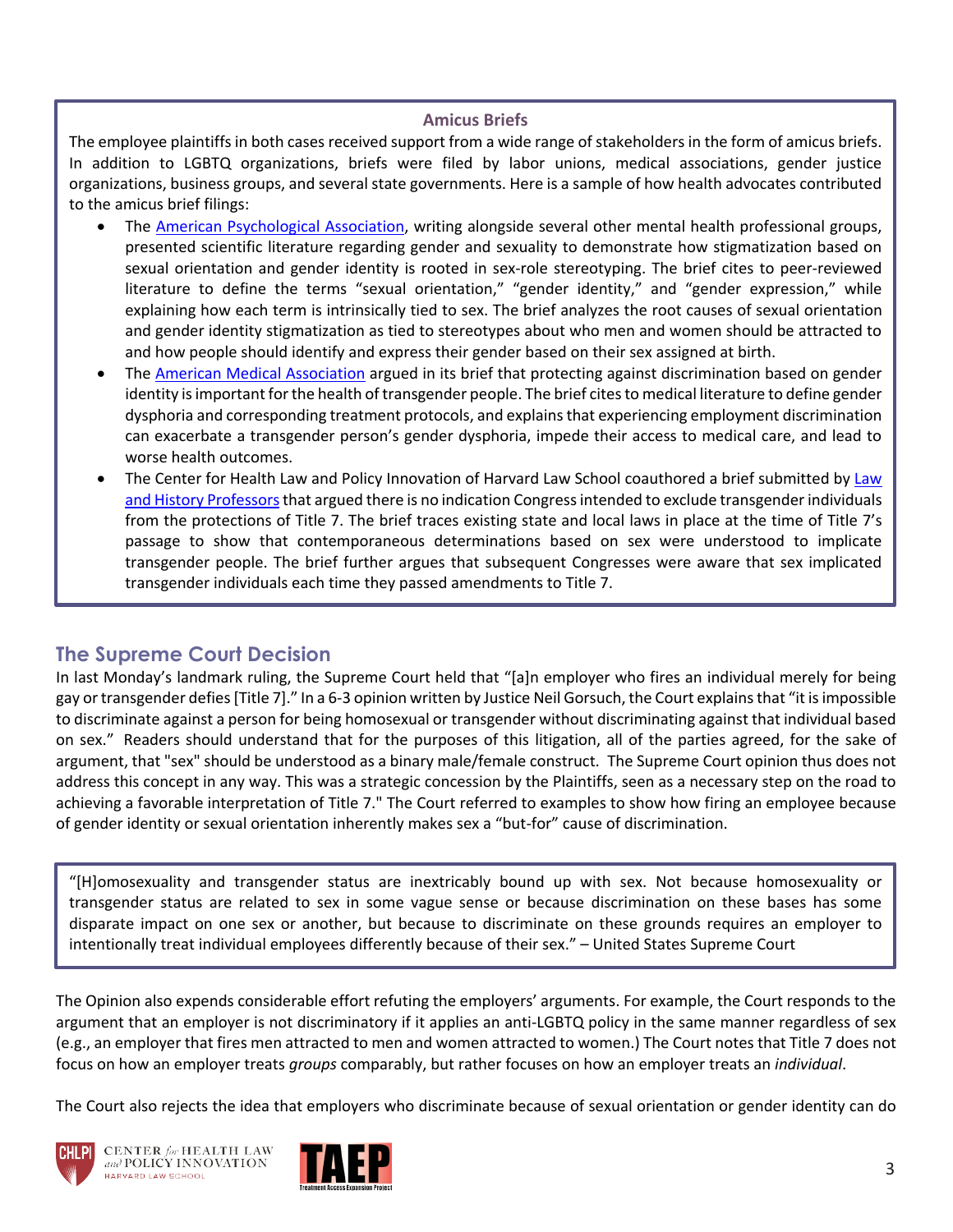so without intending to discriminate against their employee because of sex. (The cases at hand involved disparate treatment claims and thus require discriminatory intent.) In this example, the Court considers a holiday party of an employer with a policy to fire people who are gay. Employees are asked to bring their spouses. If a model employee arrives with their female spouse, the employer's decision whether to fire the employee or not will hinge on the employee's sex: if the model employee is male, all is well; but if the model employee is female, enforcement of the policy would leave her without a job. Here, the court notes, "to achieve that purpose the employer must, along the way, intentionally treat an employee worse based in part on that individual's sex."

The Court even addresses the idea that an employer might enforce an anti-LGBTQ policy in a situation where they do not *know of* an individual's sex. What if an employer with a discriminatory policy reviewed new job applicants on the basis of their qualifications and knowledge that the person was gay or transgender, but without knowledge of their sex assigned at birth? They might decide not to hire someone in such circumstances knowing only of the person's sexual orientation or transgender status, but not their sex? How could such an employer intentionally discriminate against someone because of a characteristic they don't know? The Court responds that not only must individuals consider sex when describing themselves as homosexual or transgender, but that employers would not be able to discriminate against individuals who identify as such without discriminating against them because of their sex. "Any way you slice it, the employer intentionally [discriminates] in part because of the affected individuals' sex, even if it never learns [their] sex."

The employers also proffered historical evidence suggesting that Title 7's sex-based protections would not have been understood at the time of the law's passage in 1964 to encompass discrimination based on sexual orientation or gender identity. In response, the Court noted that historical context is often helpful in proving that the meaning of a term has changed since the law's passage; but in this case, employers used historical context to argue that the *application* of the law was unexpected. Again, the Court offers no conclusion regarding the employers' belief that "sex" is binary. The employees argued not that the definition of the word had changed, merely that this was an application of the law, encompassed by that meaning. The Court concludes that while the drafters of Title 7 in 1964 may not have anticipated such a law being used to prohibit discrimination on the basis of sexual orientation or gender identity, that fact itself is not a reason to consider the statute ambiguous or use legislative history to block applications of the plain meanings of words.

Broad protective laws are often applied in a manner that is unexpected to the drafters. The Opinion specifically points to *Pennsylvania Dept. of Corrections v. Yeskey*, for the notion that Congress may not have imagined that the term "public entity" in the Americans with Disabilities Act would apply to prisons.

But to refuse enforcement just because . . . the parties before us happened to be unpopular at the time of the law's passage, would not only require us to abandon our role as interpreters of statutes; it would tilt the scales of justice in favor of the strong or popular and neglect the promise that all persons are entitled to the benefit of the law's terms.

Many laws have been interpreted to reach actions that are beyond the "principal evil Congress was concerned with," including male-on-male sexual harassment, firing an employee for refusing sexual advances, sex-segregated job announcements, and policies of not hiring mothers of young children. Justice Gorsuch adds these cases to that list. The Court is clear that its decision is narrow, and only answers the question of whether an employer who fires an employee for being gay or transgender has discriminated because of the person's sex.<sup>2</sup> It explicitly does not answer questions about

 $<sup>2</sup>$  The Court refers most often to an employee being homosexual and transgender, rather than broader terms that would encompass,</sup> more explicitly, other sexual orientations and gender identities. Justice's Alito's dissent alludes to this in a footnote where he comments that the Court's failure to define "transgender status," along with the American Psychological Association's definition of "transgender" and "gender identity", leads to the conclusion that "there is no apparent difference between discrimination because of transgender status and discrimination because of gender identity." He also makes a note that sexual orientation encompasses people who are bisexual and later acknowledges that the term "transgender" may apply to people who identify as gender fluid.



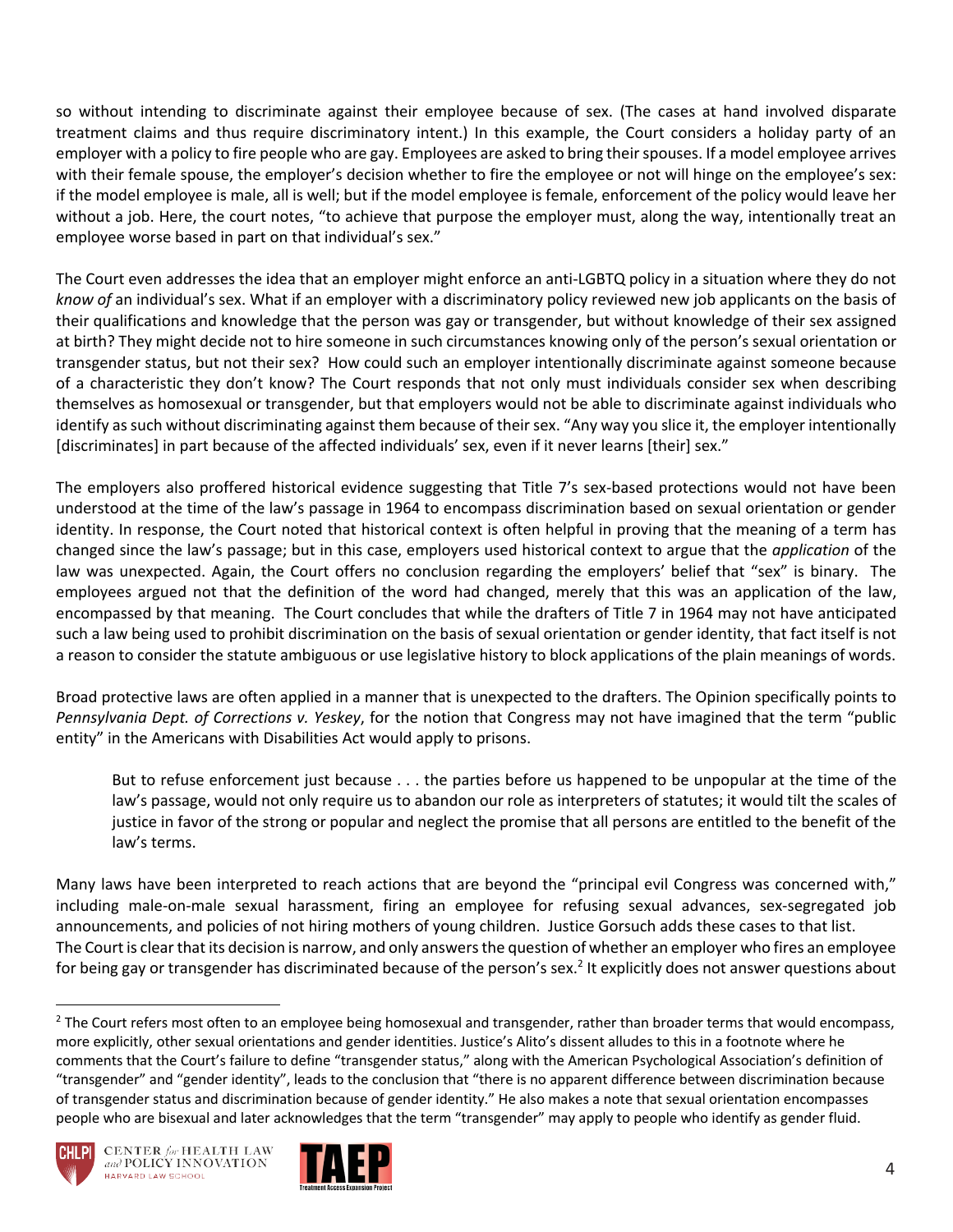workplace bathrooms, lockers rooms, or dress codes, or whether discrimination because of sex in other statutes or contexts will be interpreted in the same manner. The Court leaves open the possibility that an action may not be considered discrimination if in its treatment it does not "injure protected individuals" or that an action may be justified by other statutory provisions. The Court also leaves open the possibility that religious protections, such as the Religious Freedom Restoration Act, may "supersede Title VII's commands in appropriate cases."

Justice Alito—joined by Justice Thomas—authored a vehement dissent, accusing the majority of overstepping judicial bounds by "legislating" what Congress had already declined to do in failing to pass the Equality Act. Justice Alito takes particular exception to the emphasis of the majority opinion as resting solely on the "plain language" of the statute and nothing more. This method of judicial interpretation, known as "textualism," has long been the favored philosophy of conservative judges. Justice Alito—unhappy with the outcome—sharply objects to Trump appointee Justice Gorsuch and his application of the method here. "The Court's opinion is like a pirate ship. It sails under a textualist flag, but what it actually represents is a theory of statutory interpretation that Justice Scalia excoriated—the theory that courts should 'update' old statutes so that they better reflect the current values of society." Much focus is placed on past definitions and understandings of sex and on the ability for employers to implement anti-LGBTQ policies without considering sex. Justice Alito refers back to many of the hypotheticals the Court considered, to argue that such examples prove that sex can be considered separately from sexual orientation, and thus the two are not inherently intertwined.

In addition to addressing other arguments put forth by employees and amici, Justice Alito includes a long list of "potential consequences from the Court's decision," including issues raised regarding bathrooms, locker rooms, women's sports, housing, employment by religious organizations, freedom of speech, and constitutional claims. Justice Alito also includes health care in his list, noting that transgender employees have filed lawsuits based on Title 7 and Section 1557 of the Affordable Care Act and that "[s]uch claims present difficult religious liberty issues." Justice Alito's opinion may very well be used as a road map for future advocates looking to extend Justice Gorsuch's opinion to its outermost limits.

Justice Kavanaugh also wrote a dissenting opinion, focusing on the majority's "literal" approach rather than what he argues is the ordinary meaning of "discriminate because of sex." He cites to cases where the Court has previously interpreted a statute according to the ordinary meaning of its language, rather than its literal meaning. Justice Kavanaugh asserts that the ordinary meaning of "discriminate because of sex" does not encompass discrimination because of sexual orientation.<sup>3</sup> He contends that to do so would not only ignore "common language, human psychology, and real life," but history as well:

Seneca Falls was not Stonewall. The women's rights movement was not (and is not) the gay rights movement, although many people obviously support or participate in both. So to think that sexual orientation discrimination is just a form of sex discrimination is not just a mistake of language and psychology, but also a mistake of history and sociology.

### **Impact on Health Care**

Title 7 governs employment discrimination. Because as many as 150 million Americans receive health coverage from their employers, this decision will necessarily have a significant impact on access to care. In the past, many LGBT individuals had trouble accessing employer-sponsored health care. The outcome of these cases has important consequences for health care advocates across the entirety of the health care landscape as well. Section 1557, the nondiscrimination provision of the Affordable Care Act, also prohibits sex discrimination. It does so with reference to Title 9 of the Civil Rights Act, which prohibits sex-based discrimination in educational settings, and which is often interpreted in parallel with Title 7.

<sup>&</sup>lt;sup>3</sup> Justice Kavanaugh's opinion only analyzes discrimination on the basis of sexual orientation, though he mentions in a footnote that the analysis would apply similarly for discrimination on the basis of gender identity.